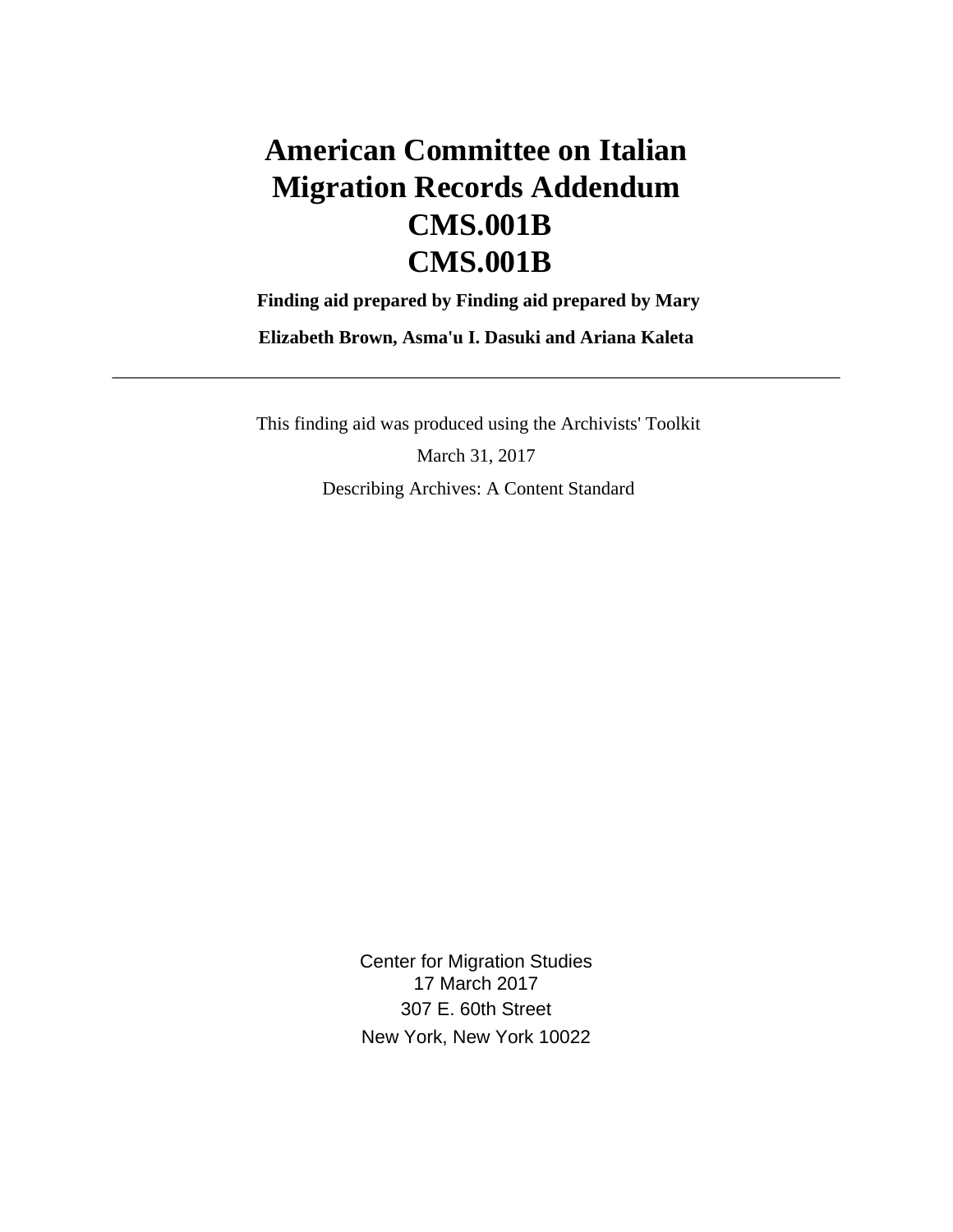# **Table of Contents**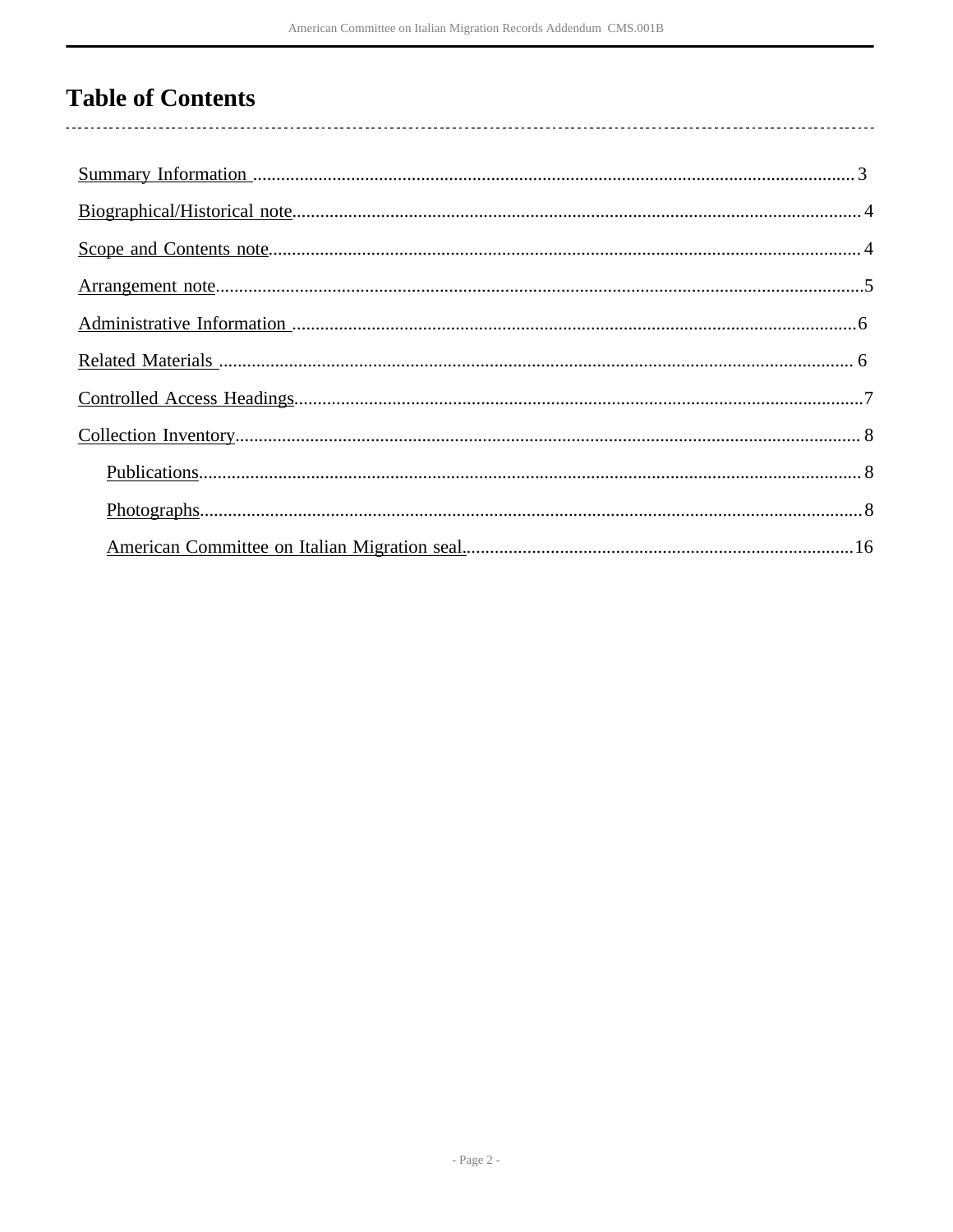# <span id="page-2-0"></span>**Summary Information**

 $\overline{a}$ 

| <b>Repository</b>    | <b>Center for Migration Studies</b>                                                                                                                                                                                                                                                                                                                                                                                                                                                                                                                                                                                                                           |
|----------------------|---------------------------------------------------------------------------------------------------------------------------------------------------------------------------------------------------------------------------------------------------------------------------------------------------------------------------------------------------------------------------------------------------------------------------------------------------------------------------------------------------------------------------------------------------------------------------------------------------------------------------------------------------------------|
| <b>Title</b>         | American Committee on Italian Migration, Second Addendum                                                                                                                                                                                                                                                                                                                                                                                                                                                                                                                                                                                                      |
| Date [inclusive]     | 1950-2004                                                                                                                                                                                                                                                                                                                                                                                                                                                                                                                                                                                                                                                     |
| <b>Extent</b>        | 4.0 document boxes                                                                                                                                                                                                                                                                                                                                                                                                                                                                                                                                                                                                                                            |
| <b>Location note</b> | CMS.001B is housed at the Center for Migration Studies, 307 East 60th<br>Street, Third Floor, New York, New York 10022.                                                                                                                                                                                                                                                                                                                                                                                                                                                                                                                                       |
| Language             | English                                                                                                                                                                                                                                                                                                                                                                                                                                                                                                                                                                                                                                                       |
|                      | Language of Materials note Materials in CMS.001B are in Engish with some Italian.                                                                                                                                                                                                                                                                                                                                                                                                                                                                                                                                                                             |
| <b>Abstract</b>      | CMS.001B, the third and final deposit from the American Committee<br>on Italian Migration (ACIM), documents the final break-up of ACIM,<br>which was organized in February 1952 to press for reform of U.S.<br>immigration laws and to assist Italian immigrants with immigration and<br>other government paperwork, and which ended its work in 2005. The<br>collection contains a box of ephemeral literature gathered when cleaning<br>the office, three boxes of photographs, most of them 7x10" black-and-<br>white glossies, documenting ACIM's fundraising and lobbying activities<br>from 1955 to 1985, and a metal stamp of the organization's seal. |

### **Preferred Citation note**

The preferred citation is Center for Migration Studies of New York; American Committee on Italian Migration (CMS 001B); Box; Folder.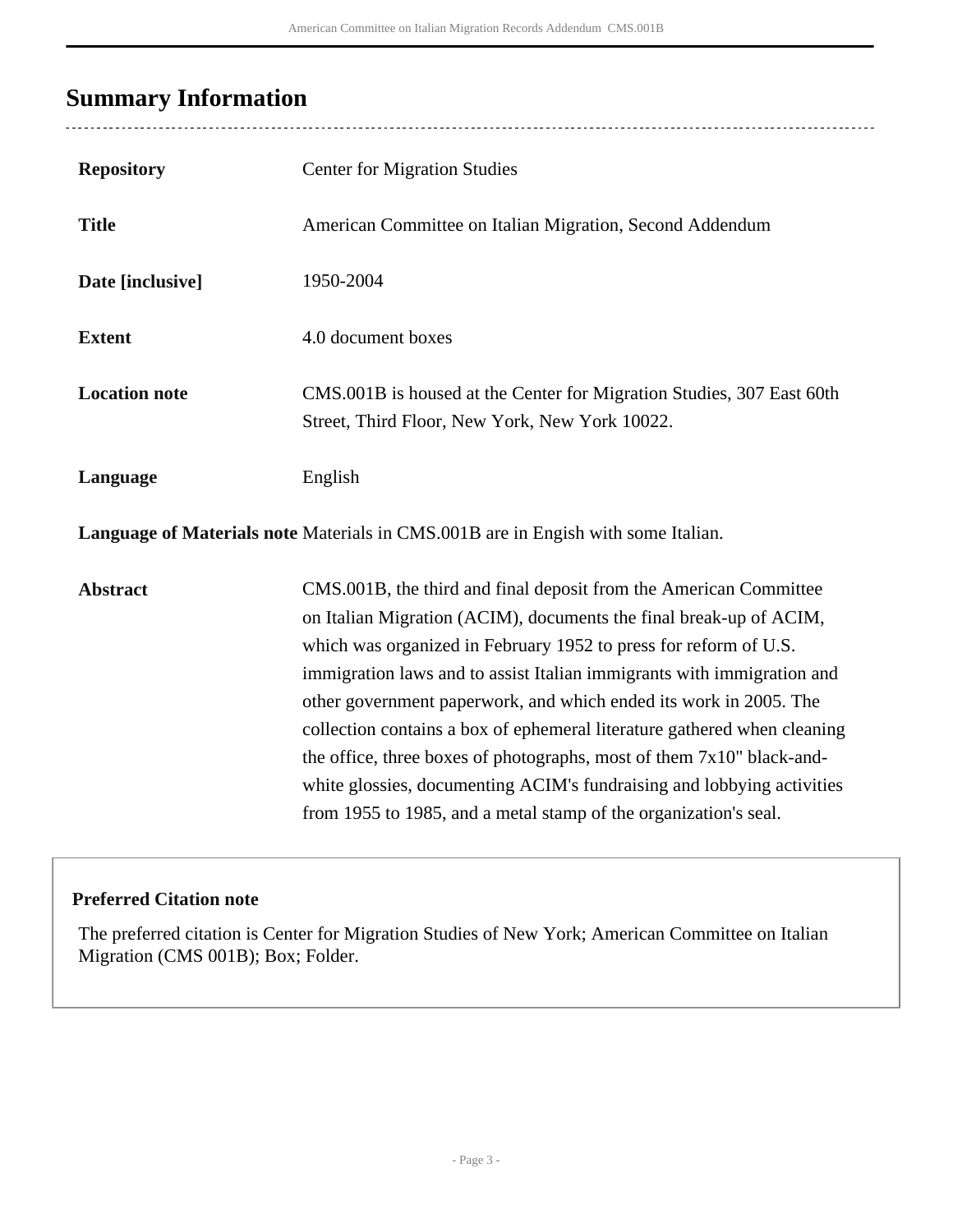# <span id="page-3-0"></span>**Biographical/Historical note**

The American Committee on Italian Migration (ACIM) was organized in February 1952 as a member agency of the National Catholic Resettlement Council, which later formed part of the National Catholic Welfare Conference (NCWC). From its inception, ACIM's chief objective was the liberalization of the United States immigration policy, which delineated in the McCarran-Walter Act of 1952, rested upon a restrictive "national origins" quota. ACIM undertook a wide range of activities, from raising funds to sponsoring new Italian immigrants into the United States and promoting new immigration legislation by Congress. With the passage in 1965 of the Kennedy-Johnson Bill abolishing the "national origins" quota, ACIM turned to aiding immigrants in migration and adapting to their new surroundings.

In 1952-1953, ACIM organized local chapters in about 100 United States cities and coordinated lobbying efforts in support of emergency immigration legislation. The passage by Congress of the Refugee Relief Act in 1953 permitted some 60,000 Italian refugees to enter the United States over the 5,645 Italian quota established by the McCarran-Walter Act. Throughout 1954 and 1955, ACIM was engaged in finding American sponsors for many of these prospective immigrants and then in 1956 upon their arrival in the United States in finding them homes and jobs. The following year ACIM chapters successfully pressured Congress to pass special legislation, the "Family Reunion Law," which allowed some 25,000 wives and minor children of Italian immigrants, to join their spouses in the United States. In 1958, ACIM mounted a campaign urging Congress to allow "Fourth preference cases" (i.e. sons and daughters over 21 and brothers and sisters of Italian immigrants) to rejoin their families in America. Stop gap measures passed by Congress in 1959, 1961, and 1962 hardly corresponded to the large number of applicants, which had accumulated over the decade. In 1963, ACIM figured prominently in the campaign for the adoption of the Kennedy-Johnson Immigration Bill, which abolished the "national origins" quota system.

The fulfillment of this long-standing ACIM objective did not resolve the large backlog of Italian immigration applications. After 1965, ACIM dedicated itself to the backlog and continued to lobby before Congress; provide immigration information to United States relatives of prospective immigrants; and it directly assisted the immigrants both in Italy where ACIM opened a branch office and after their arrival in the United States.

Judge Juvenal Marchisio, a prominent figure during the immediate post World War II period in "American Relief for Italy" and in "Boys Town" served as ACIM's National Chairman from its inception in 1952-1968; he died in 1973. he was succeeded by Auxiliary Bishop of New York Ernest Edwin Swanstrom, who retired in 1973. Reverend Caesar Donanzan, P.S.S.C. served as Executive National Secretary from 1952-1966 and was succeeded by Reverend Joseph A. Cogo P.S.S.C., who served until 2005, and Father Walter Tonelotto, c.s., who closed down ACIM in 2009.

## <span id="page-3-1"></span>**Scope and Contents note**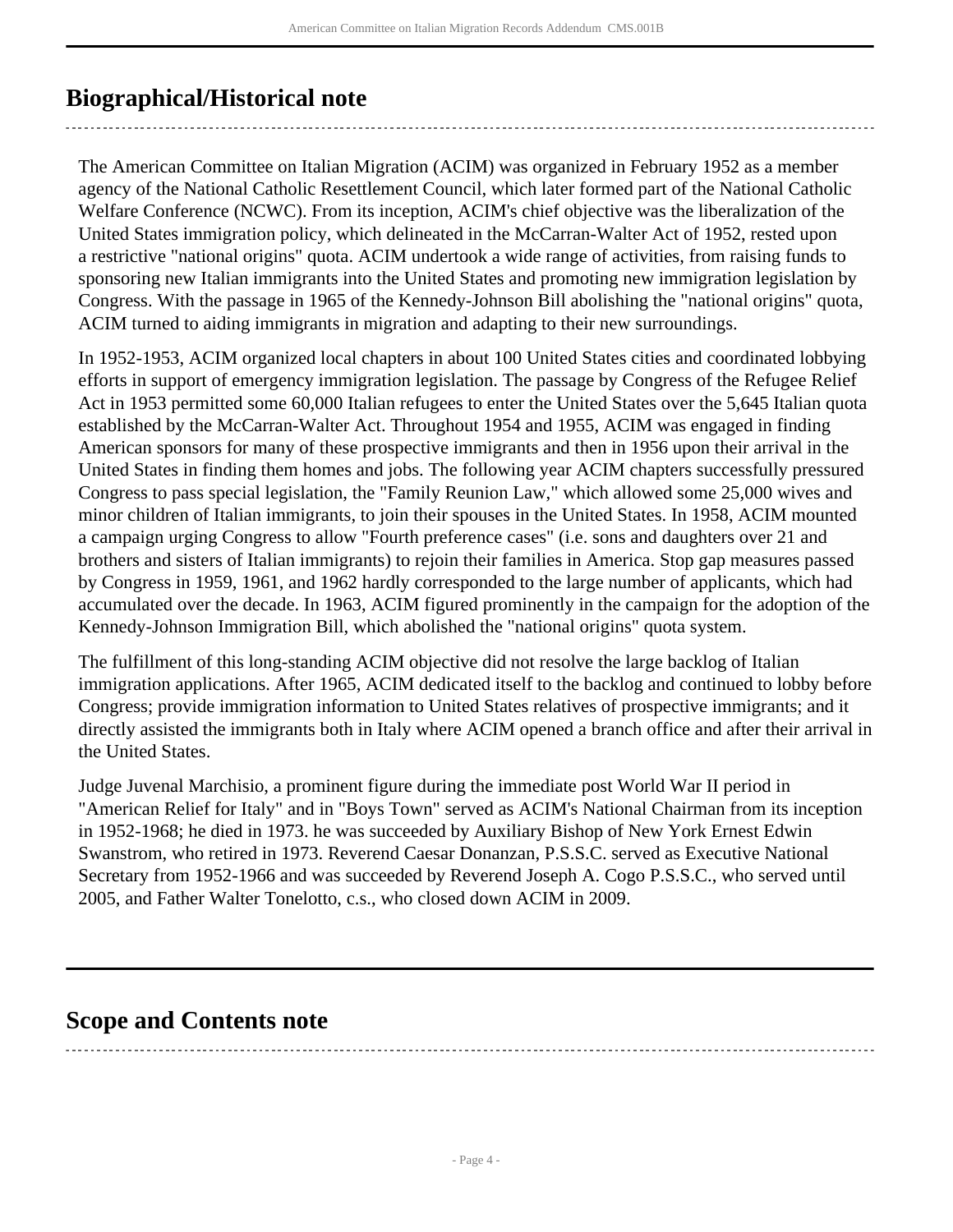CMS.001B is one of four collectons documenting the activities of the American Committee on Italian Migration (ACIM), which was founded in Februry 1952 in the wake of the passage of the Immigration and Nationality (McCarren-Walter) Act of that year, which had continued 1920s limitation on Italian migration.

ACIM's leadership came from three sources. It was a mission of the Saint Charles Province of the Society of Saint Charles-Scalabrinians, a congregation of male relgious founded in 1887 to minister to migrants, beginning with their Italian compatriots but later exptending to all migrants and refugess. Father Caesar Donanzan served as Executive Director from 1952 to 1966, and Father Joseph Cogo from 1966 to 2005; Fathr Walter Tonelotto served as Executive Director during the years when ACIM's activities were brought to a close. ACIM also drew its strength from lay leadership, especially Judge Juvenal Marchisio, who served as National Chair from 1952 to 1968. Judge Marchisio had taken a leave of absence from the bench of Brooklyn's Family Court to assist with Italian relief efforts at the end of World War II. That experience taught him that migration was important to individuals, and to society as a whole; he was also noted for arguing that welcoming migrants was an important aspect of the Cold War. Finally, stability through the years was provided by Miss Yolanda Coda, officially Secretary of ACIM's Women's Division, from its inception to its closing. Father Donanzan and Father Cogo are well represented in photographs in CMS.001B

ACIM took a threefold approach to its work. It provided hands-on care to Italian immigrants, which is best documented in CMS.001A. It lobbied Congress for reforms in U.S. immigration law, which is best documented in CMS.001. It raised funds to carry on its activities, and while there is fundraising material in CMS.001 and CMS.001A, CMS.001B contains most of the visual evidence of these events.

CMS.001B consists of one box of ephemeral publications and clippings that were found during the final cleaning of ACIM's offices, and four boxes of photographs. The photographs consist mostly of professionally made 7x10" black-and-white glossies taken at ACIM events between 1955 and 1985. The events divide into two types. The bulk of the photographs are of the organizaition's main fundraiser, an annual dinner held at one of New York City's prominent hotels. There are also photographs from ACIM's annual symposia. ACIM had over one hundred "chapters" across the United States; each summer these chapters sent delegates to a symosium, a word chosen to indicate a meeting of equals for an exchange of ideas and an agreement on future plans. The site of the symposia usually altrnated between Rome, Italy, and Washington, D.C. When in Washington, delegates met with government officials on aspects of migration; a high point n ACIM's history came June 11, 1963, when delegates formed an audience for President John F. Kennedy's announcement that he was sending an immigration reform bill to Congress. When in Italy, delegates usually went to Rome to hear from officials there. They also restored their connection to their ancestral land by touring national and religious landmarks. Some years, they actively assisated Italians, victims of floods in Venice in 1967 and of earthquakes in Southern Italy in 1982.

The photographs of the annual dinners document the changing fashions of the times. All the photographs in some way document the activities of Italian Americans and immigration activists.

## <span id="page-4-0"></span>**Arrangement note**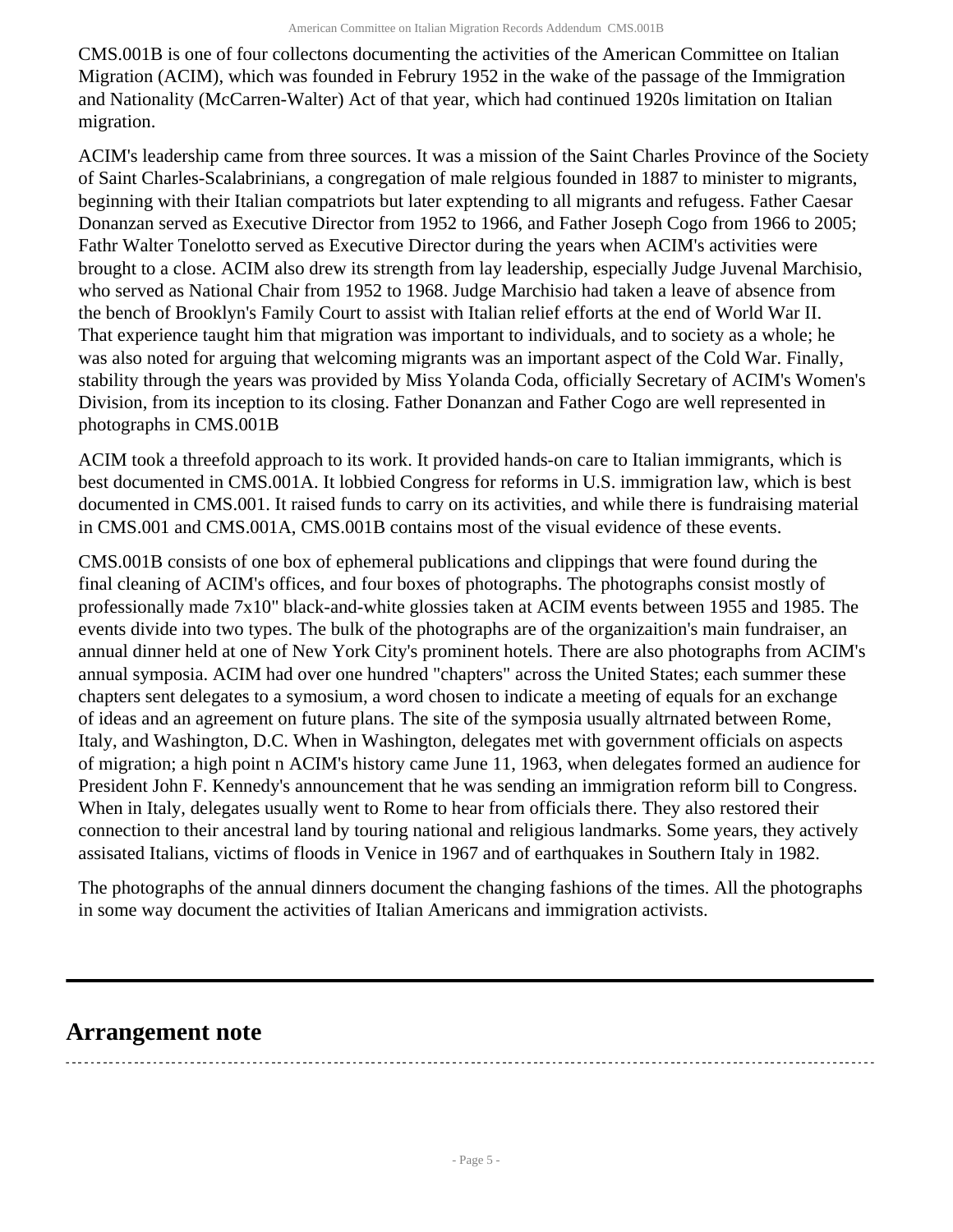CMS.001B is arranged into three Series:

Publications

Photographs

American Committee on Italian Migration Seal

# <span id="page-5-0"></span>**Administrative Information**

### **Publication Information**

Center for Migration Studies 17 March 2017

#### **Conditions Governing Access note**

CMS.001B is open to researchers by appointment.

#### **Conditions Governing Use note**

Copyright is owned by the Center for Migration Studies. Permission to publish materials must be requested before use.

#### **Immediate Source of Acquisition note**

CMS.001B was transferred from ACIM's National Office, 9 East 35th Street, New York City in 1973.

#### **Processing Information note**

During Spring 2017 Asma'u Dasuki, a volunteer from Marymount Manhattan College, organized the photographs, weeded excessive duplicates and unclear images, numbered the photographs, organized them into photo sleeves, folders and boxes, and commenced scanning them. She and Saint John's University Master of Library and Information Science student Area Kaleta prepared a finding aid in Archivists' Toolkit using the prescriptions in Describing Archives: A Content Standard.

## <span id="page-5-1"></span>**Related Materials**

#### **Related Archival Materials note**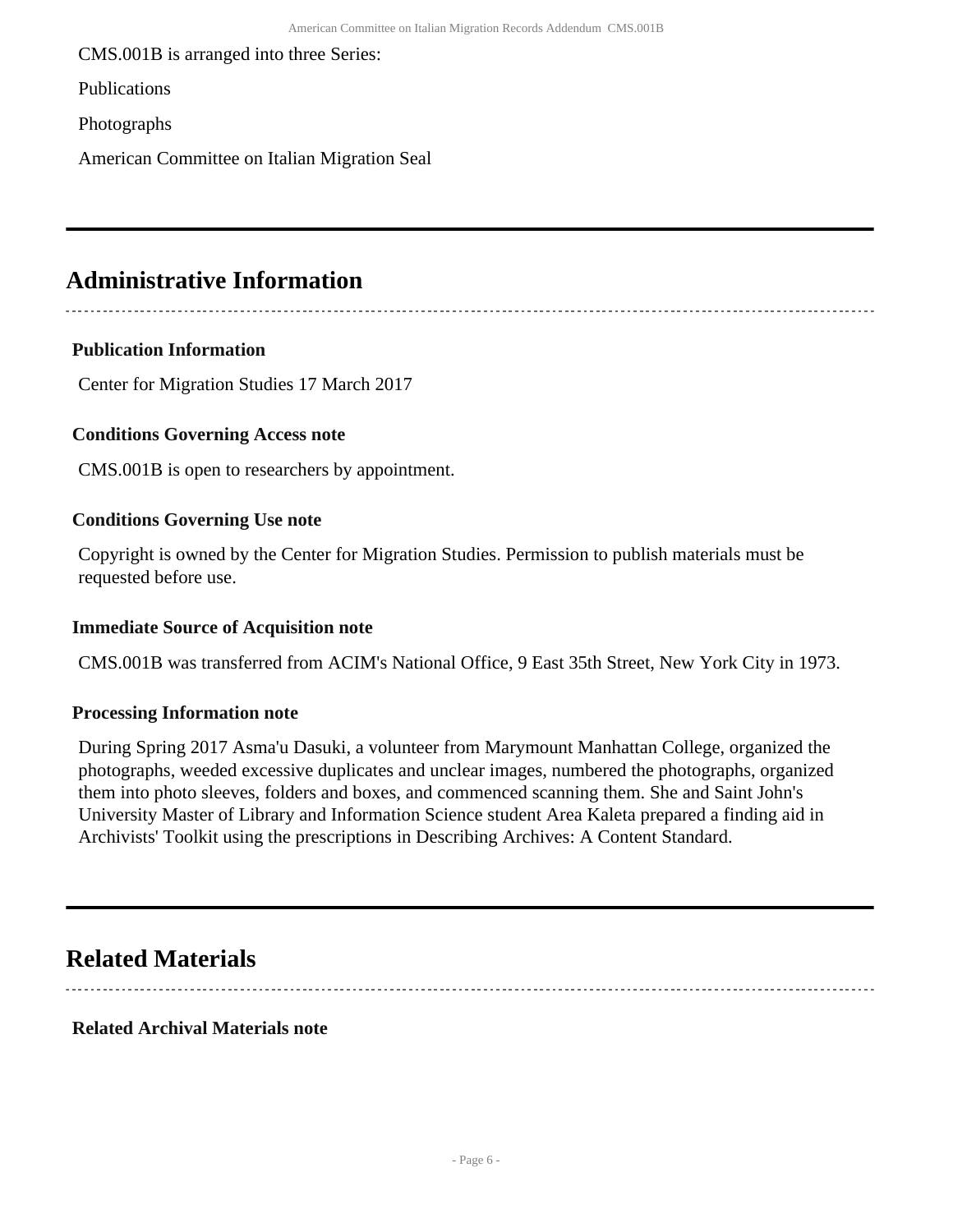The original deposit is CMS.001. Two later added addenda to this collection exist, CMS 001A and CMS 027. More material on ACIM may also be found in CMS.078B and CMS.078C, Province of Saint Charles, Society of Saint Charles-Scalabrinians Records

## <span id="page-6-0"></span>**Controlled Access Headings**

### **Genre(s)**

• Photographs

### **Personal Name(s)**

- Cogo, Joseph, c.s., (Rev.)
- Donazan, Caesar, c.s., (Rev.), 1920-1993
- Marchisio, Juvenal P., (ca. 1903-1973)

### **Subject(s)**

- American Committee on Italian Migration
- United States Immigration and Nationality Act Amendments 1965
- United States. Immigration Reform and Control Act of 1986
- United States. Simpson-Rodino Immigration Law of 1986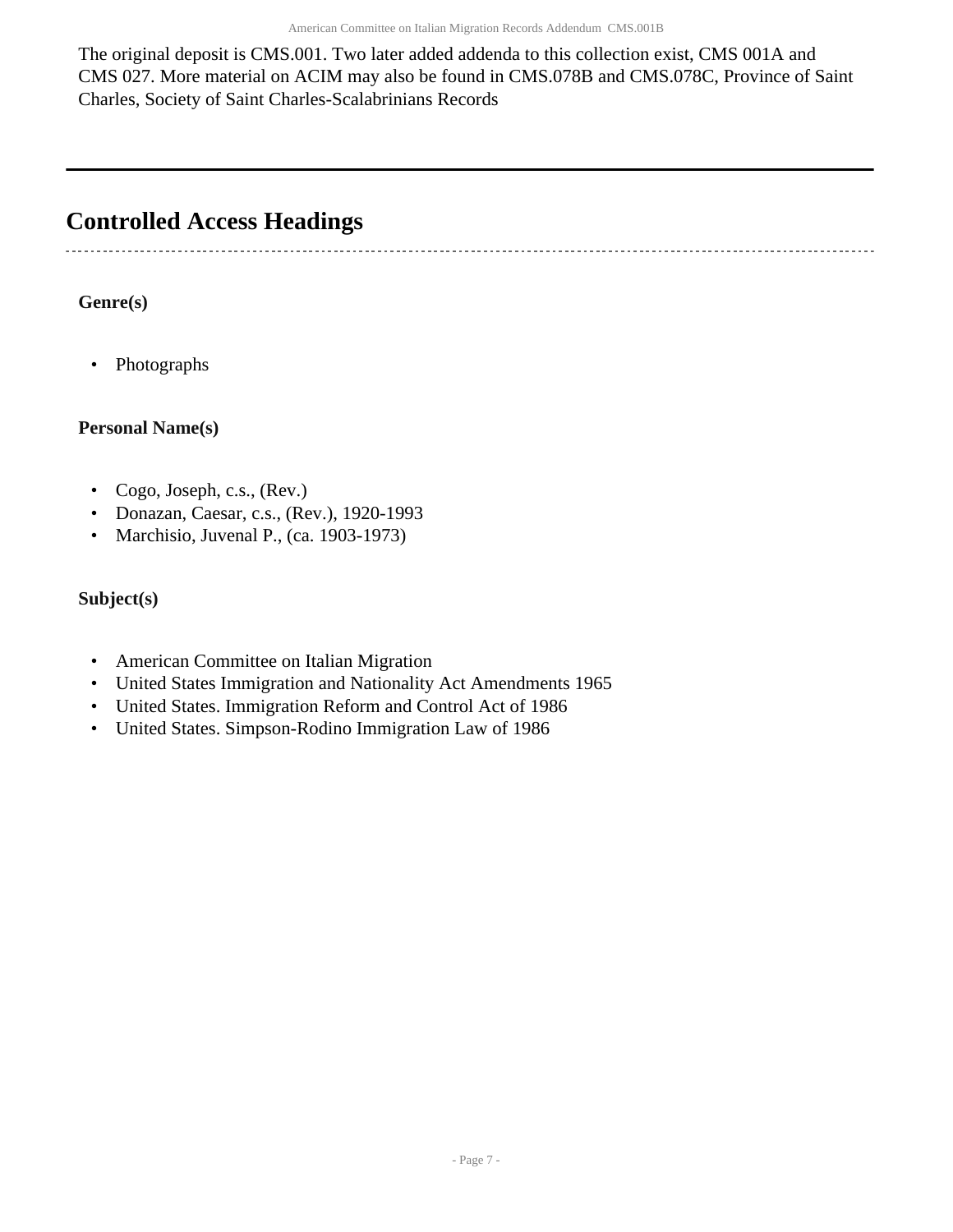# <span id="page-7-0"></span>**Collection Inventory**

<span id="page-7-2"></span><span id="page-7-1"></span>

| <b>Publications</b>                       |            |                |                           |
|-------------------------------------------|------------|----------------|---------------------------|
|                                           |            | <b>Box</b>     | Folder                    |
| Apostolic Blessing 12 May 1965            |            | $\mathbf{1}$   | $\mathbf{A}$              |
| Brochures 1950-1990, undated              |            | $\mathbf{1}$   | $\mathbf{B}$              |
| Clippings, Magazine 1980-1988, undated    |            | $\mathbf{1}$   | $\mathsf{C}$              |
| Clippings, Newsprint 1980-1983, undated   |            | $\mathbf{1}$   | ${\bf D}$                 |
| Clippings, Newsprint 1986-1988            |            | $\mathbf{1}$   | ${\bf E}$                 |
| Clippings, Photocopies 1966-1987, undated |            | $\mathbf{1}$   | ${\bf F}$                 |
| Programs 1970-1989                        |            | $\mathbf{1}$   | $\mathbf G$               |
| Programs, San Remo 1961-1994              |            | $\mathbf{1}$   | $\boldsymbol{\mathrm{H}}$ |
| Programs, San Remo 1995-2004              |            | $\overline{2}$ | $\mathbf I$               |
| <b>Photographs</b>                        |            |                |                           |
|                                           | <b>Box</b> | <b>Folder</b>  | Photograph                |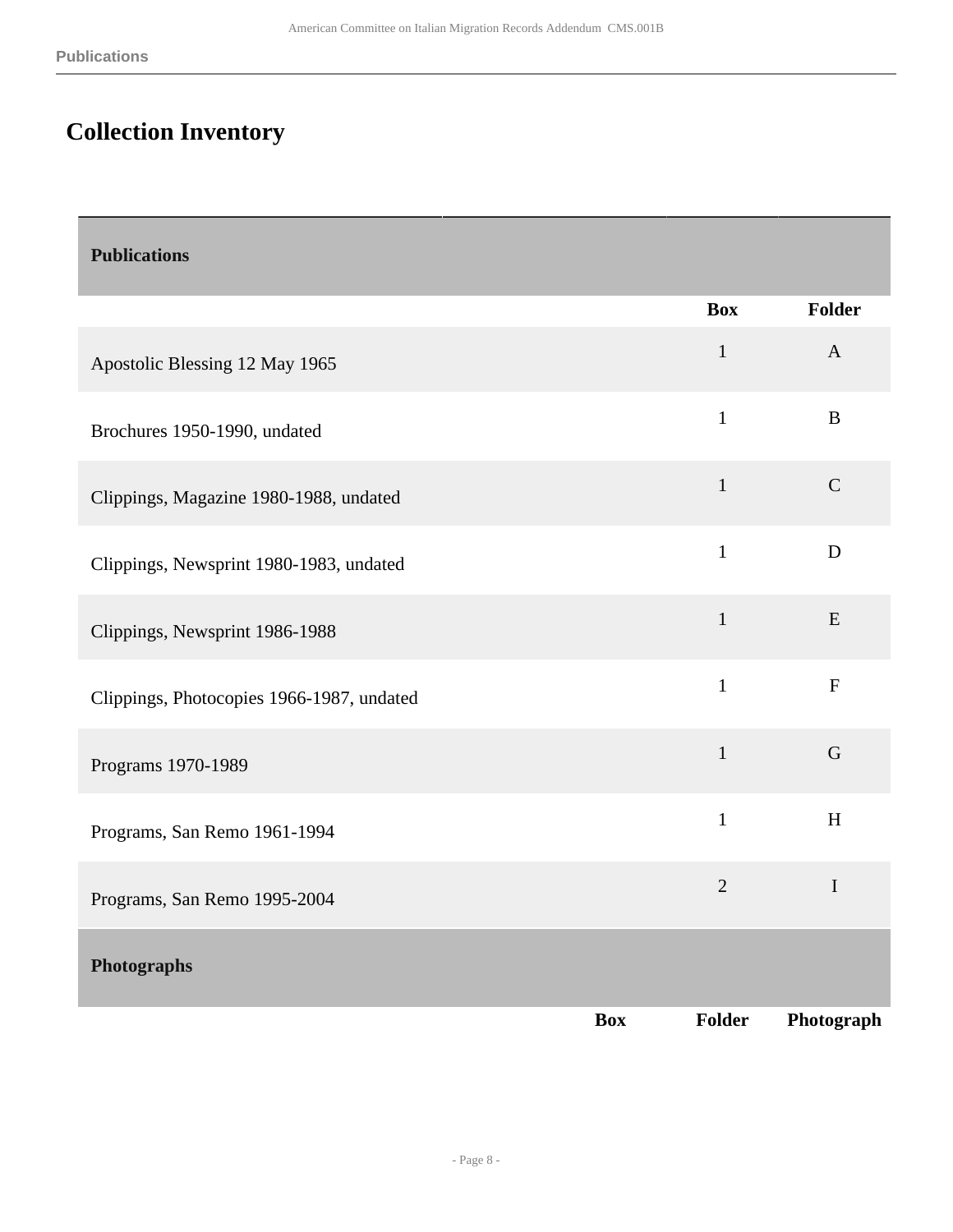**Photographs**

| C.Colombo Dinner 8 January 1955                                       | $\overline{2}$ | $\mathbf{1}$   | $1 - 30$     |
|-----------------------------------------------------------------------|----------------|----------------|--------------|
| Annual Dinner 5 December 1955                                         | $\overline{2}$ | $\overline{2}$ | $1-43$       |
| Italian Dinner Dance June 1956                                        | $\overline{2}$ | $\overline{3}$ | $1 - 12$     |
| Annual Dinner 8 December 1956                                         | $\overline{2}$ | $\overline{4}$ | $1 - 34$     |
| Turecamo Dinner 10 June 1957                                          | $\overline{2}$ | 5              | $1 - 26$     |
| Scelba Luncheon 1 December 1958                                       | 2A             | 6              | $1 - 51$     |
| Annual Dinner 20 December 1958                                        | 2A             | $\overline{7}$ | $1-19$       |
| Annual Dinner 12 December 1959                                        | 2A             | 8              | $1 - 11$     |
| Annual Dinner Dance Committee 5 October 1960                          | 2A             | 9              | $1 - 2$      |
| Annual Dinner Dance 10 December 1960                                  | 2A             | 10             | $1 - 12$     |
| M.S. Italia Dinner 9 December 1961                                    | 2A             | 11             | $\mathbf{1}$ |
| Third National Symposium on Migration<br>(Washington) 10-11 June 1963 | 2A             | 12             | $1 - 32$     |
| Brooklyn Chapter Luncheon 1964, undated                               | 2A             | 13             | $1 - 2$      |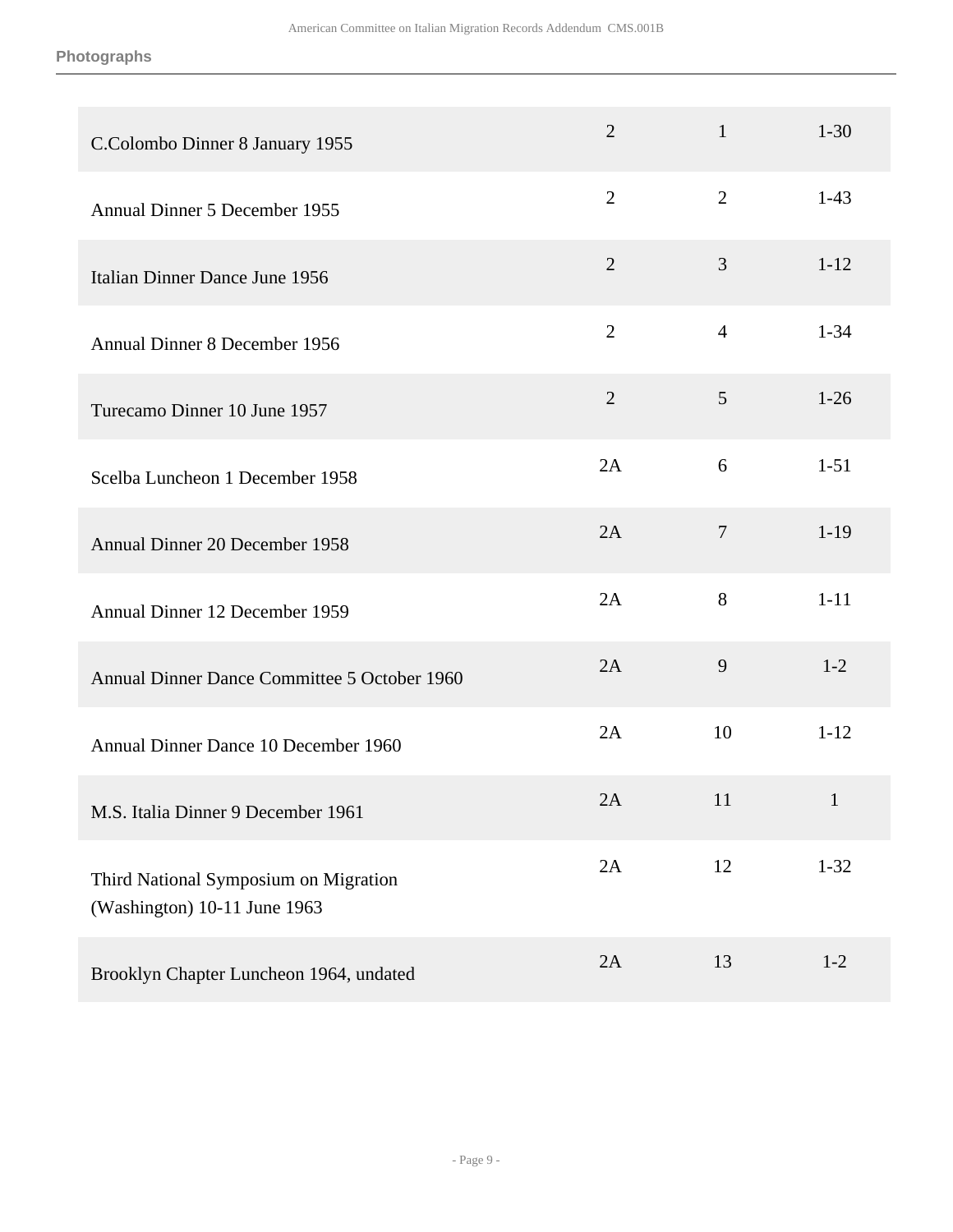| Night in Venice Ball 20 November 1964                 | 2A | 14           | $1 - 13$     |
|-------------------------------------------------------|----|--------------|--------------|
| Dinner Hotel Commodore (H.E. Storchi) 4 December 1964 | 2A | 15           | $1 - 2$      |
| ACIM Michelangelo Ball 12 December 1964               | 2A | 16           | $1-4$        |
| Nassau ACIM Chapter 1964                              | 2A | 17           | $1-4$        |
| Albany Diocese ACIM Chapter December 1964             | 2A | 18           | $\mathbf{1}$ |
| Washington D.C. ACIM Symposium 16-18 May 1965         | 2A | 19           | $1 - 33$     |
| Westchester Women's Dinner 1965                       | 2A | 20           | $1-2$        |
| Italy Flood Relief - City of Florence Flood July 1967 | 2A | 21           | $1 - 16$     |
| Youngstown Chapter 1967                               | 2A | 22           | $\mathbf{1}$ |
| Sicily Legislator February 1968                       | 2A | 23           | $1-2$        |
| Stock Exchange Meeting 19 April 1967                  | 2A | 24           | $\mathbf{1}$ |
| <b>ACIM Annual Dinner 20 April 1968</b>               | 2A | 25           | $1 - 7$      |
| Philadelphia ACIM Chapter Dinner 1 February 1969      | 2A | 26           | $\mathbf{1}$ |
| Agrigento May 1970                                    | 3  | $\mathbf{1}$ | $1 - 60$     |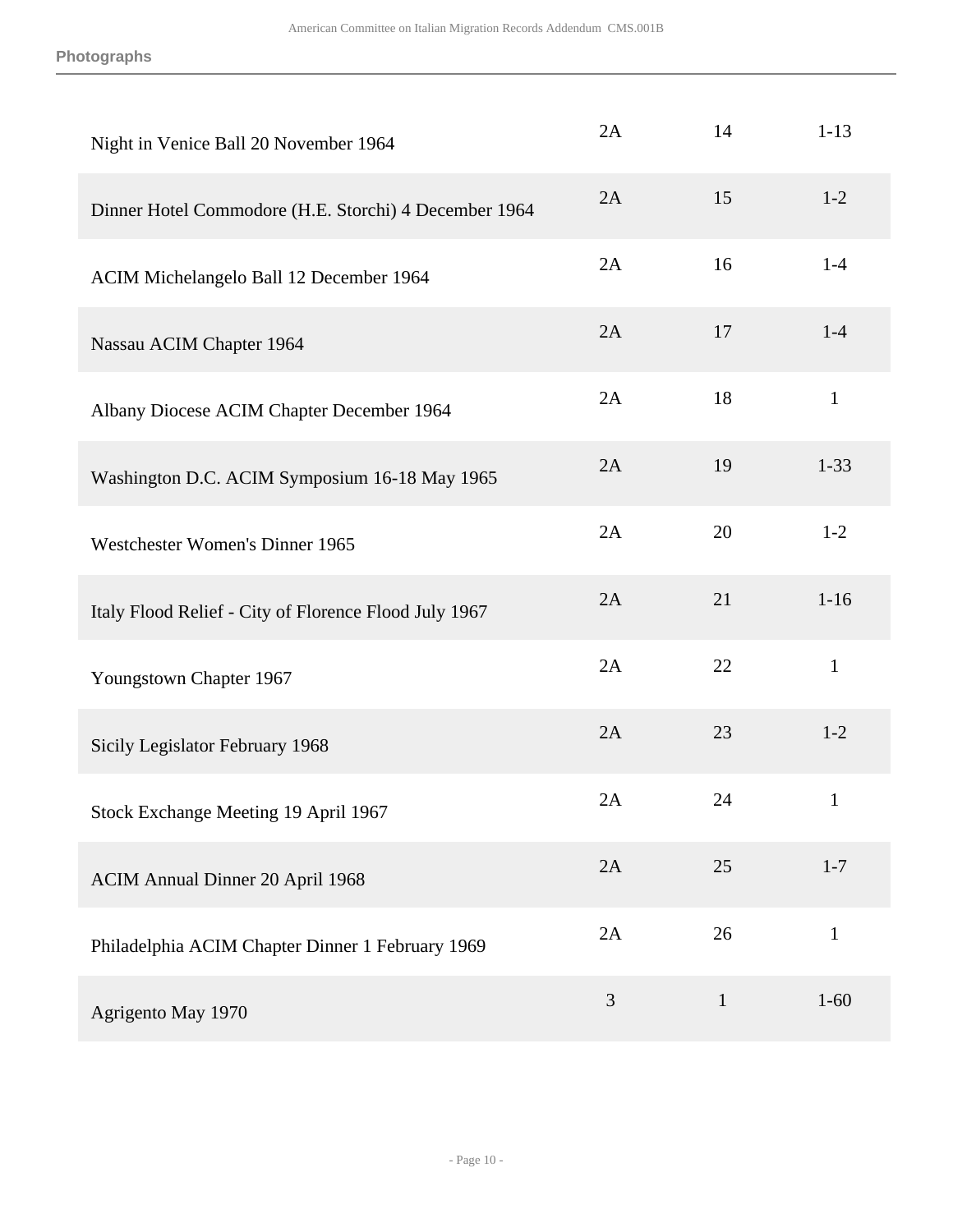| Capri 12 May 1970                                                                                | 3 | 2              | $1 - 14$               |
|--------------------------------------------------------------------------------------------------|---|----------------|------------------------|
| <b>ACIM Italian Rendez-Vous 1970</b>                                                             | 3 | 3              | $1-26$                 |
| ACIM San Remo Holiday Ball 1970                                                                  | 3 | $\overline{4}$ | $1-3$                  |
| Washington Symposium 1971                                                                        | 3 | 5              | $1 - 11$               |
| Rome Symposium - Embassy June 1976                                                               | 3 | 6              | $1-39$                 |
| Rome Symposium - Touring 1976                                                                    | 3 | 6A             | $1-48$                 |
| Cortese Reception 29 October 1976                                                                | 3 | $\overline{7}$ | $1-4$                  |
| Washington Symposium "Silver Jubilee Symposium" 22-24<br>May 1977                                | 3 | 8              | $1 - 18$               |
| Italian Community of Queens Chapter 24 September 1978                                            | 3 | 9              | $1 - 2$                |
| Rome Symposium 1982                                                                              | 3 | 10             | $1-6$                  |
| Battapaglia, Campagna, Sordina, Vietri, New York Italian<br>Heritage Month 5-6 May 1982, undated | 3 | $11a-11c$      | $1-7, 1-10,$<br>$1-19$ |
| San Remo Ball 1985                                                                               | 3 | 12             | $\mathbf{1}$           |
| Philadelphia Chapter 22 January 1971                                                             | 3 | 13             | $1 - 4$                |
|                                                                                                  |   |                | <b>Box</b>             |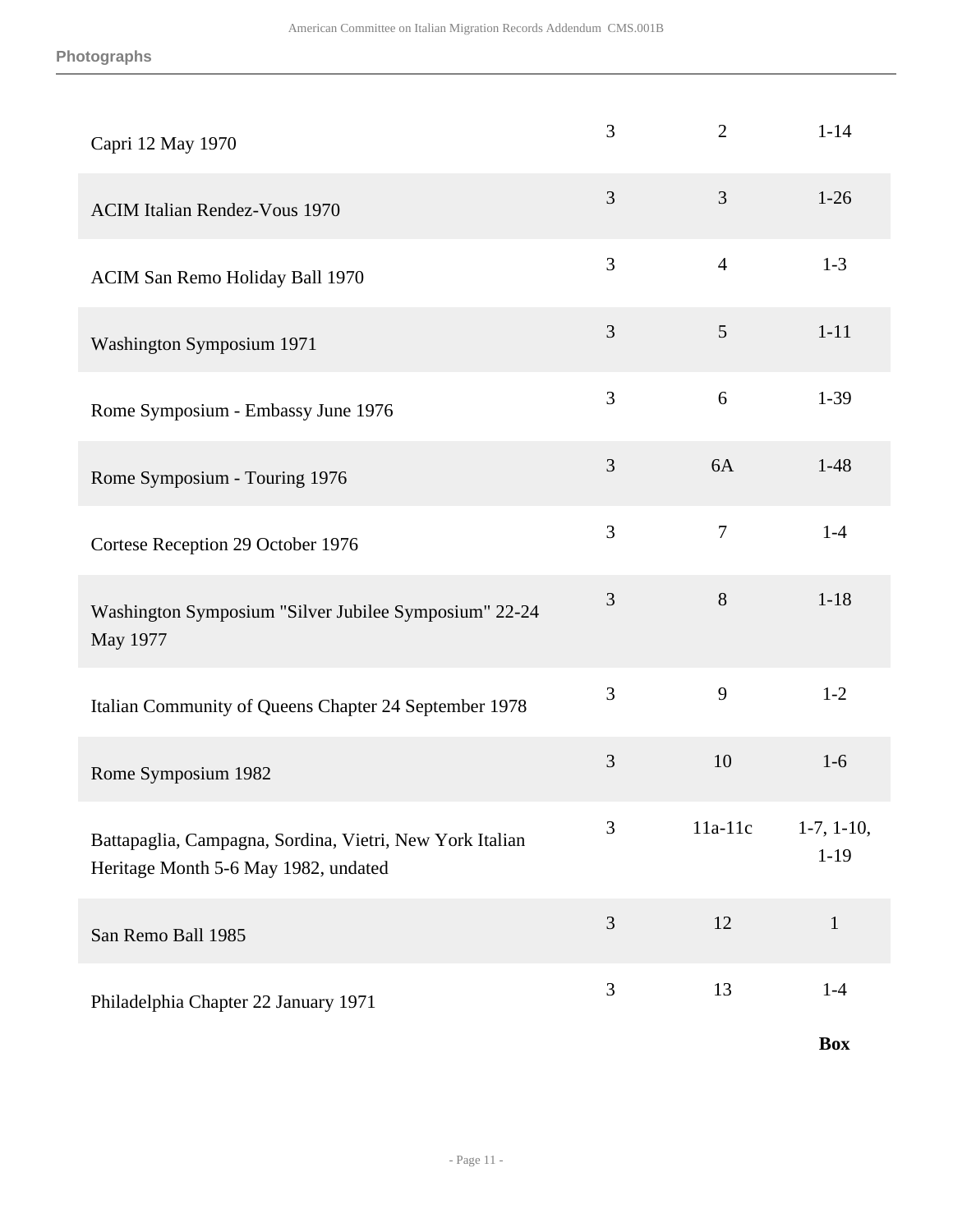| Andriano, S. undated                                                                                        |                | $\overline{4}$ |
|-------------------------------------------------------------------------------------------------------------|----------------|----------------|
| Barshay, (Judge) Hyman undated                                                                              |                | $\overline{4}$ |
| Bonomo, Richard V. undated                                                                                  |                | $\overline{4}$ |
| Brooklyn Women's Divison 1990                                                                               |                | $\overline{4}$ |
| Bushemi, Sam undated                                                                                        |                | $\overline{4}$ |
| Barbone, Frank J. undated                                                                                   |                | $\overline{4}$ |
|                                                                                                             | <b>Box</b>     | Photograph     |
| Carter, James 1980                                                                                          | $\overline{4}$ | $1 - 5$        |
| Celebrezze, Anthony J. 1 February 1962                                                                      | $\overline{4}$ | $1 - 2$        |
|                                                                                                             |                | <b>Box</b>     |
| Cogo, (Father) Giuseppe 1976                                                                                |                | $\overline{4}$ |
| Cogo, (Father) Giuseppe 1978                                                                                |                | $\overline{4}$ |
| Cogo, (Father) Giuseppe 1985                                                                                |                | $\overline{4}$ |
| Cogo, (Father) Giuseppe undated                                                                             |                | $\overline{4}$ |
| Cogo, (Father) Giuseppe; D'amato, (Senator) Alfonse M.; Valero, (Bishop) Rene A.;<br>Romagnolo, Joseph 1986 |                | $\overline{4}$ |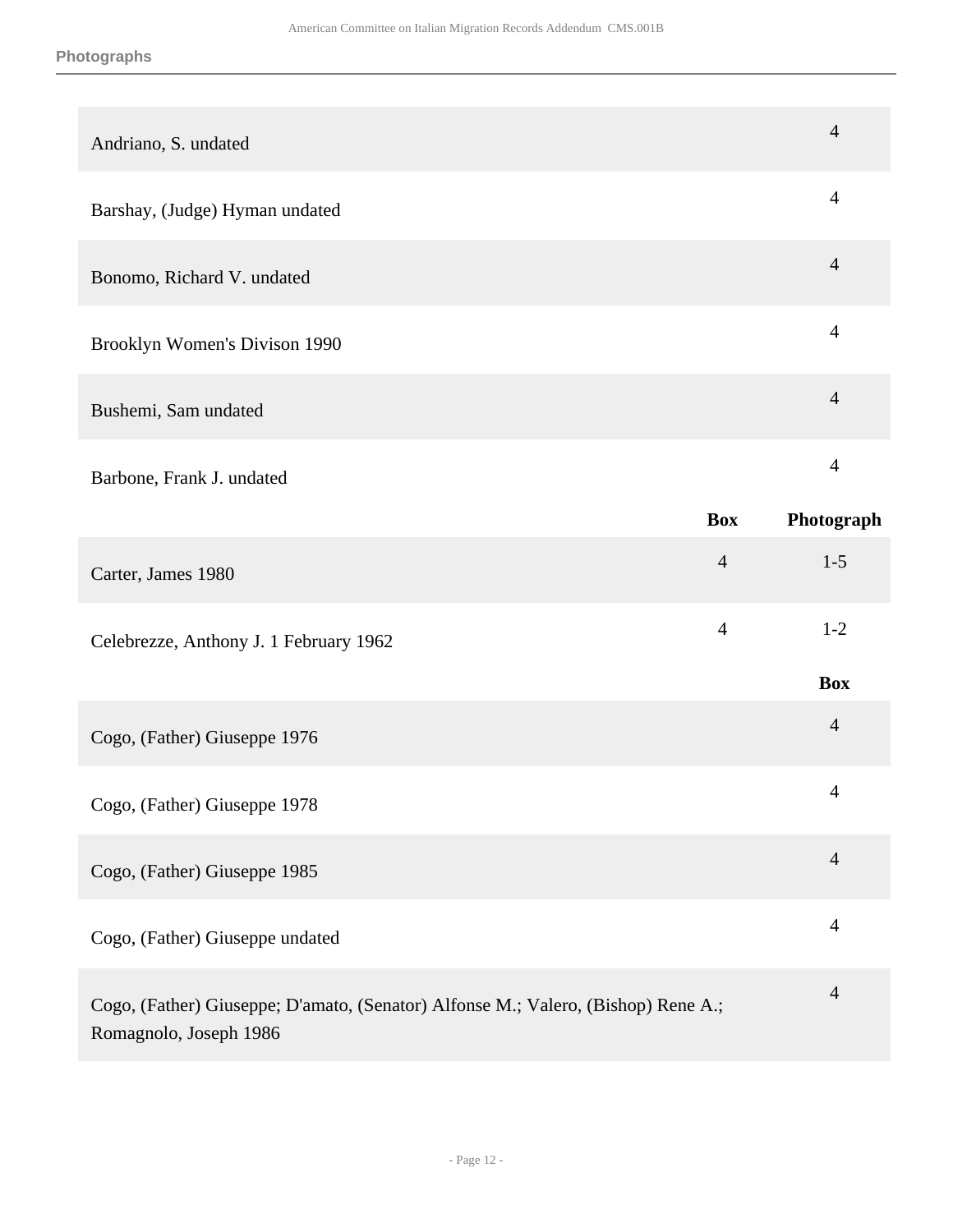| Cogo, (Father) Giuseppe; Colombo, (Minister) Emilio 1989                                              | 4              |
|-------------------------------------------------------------------------------------------------------|----------------|
| Cogo, (Father) Giuseppe; Garganico Albert D. undated                                                  | $\overline{4}$ |
| Cogo, (Father) Giuseppe; Mestice, (Reverand) Anthony; Molisani, Edward M undated                      | 4              |
| Cogo, (Father) Giuseppe; Reclino undated                                                              | $\overline{4}$ |
| Columbus Day 1969                                                                                     | 4              |
| D'amico, (Mrs) John B. undated                                                                        | $\overline{4}$ |
| Deleo, (Hon.) Michael; Donanzan, (Father) Cesear; Notte, (Senator) John A.; Ricci<br>(Hon.) Hugo 1961 | $\overline{4}$ |
| Dirksen, (Senator) Everett M. undated                                                                 | $\overline{4}$ |
| Eisenohwer, Dwight D. 1953                                                                            | 4              |
| Eisenhower, Dwight D. 1964                                                                            | $\overline{4}$ |
| Ferrari, Louis undated                                                                                | 4              |
| Frignone, Marie undated                                                                               | $\overline{4}$ |
| Gagliardo, Angelo J. 25 June 1962                                                                     | $\overline{4}$ |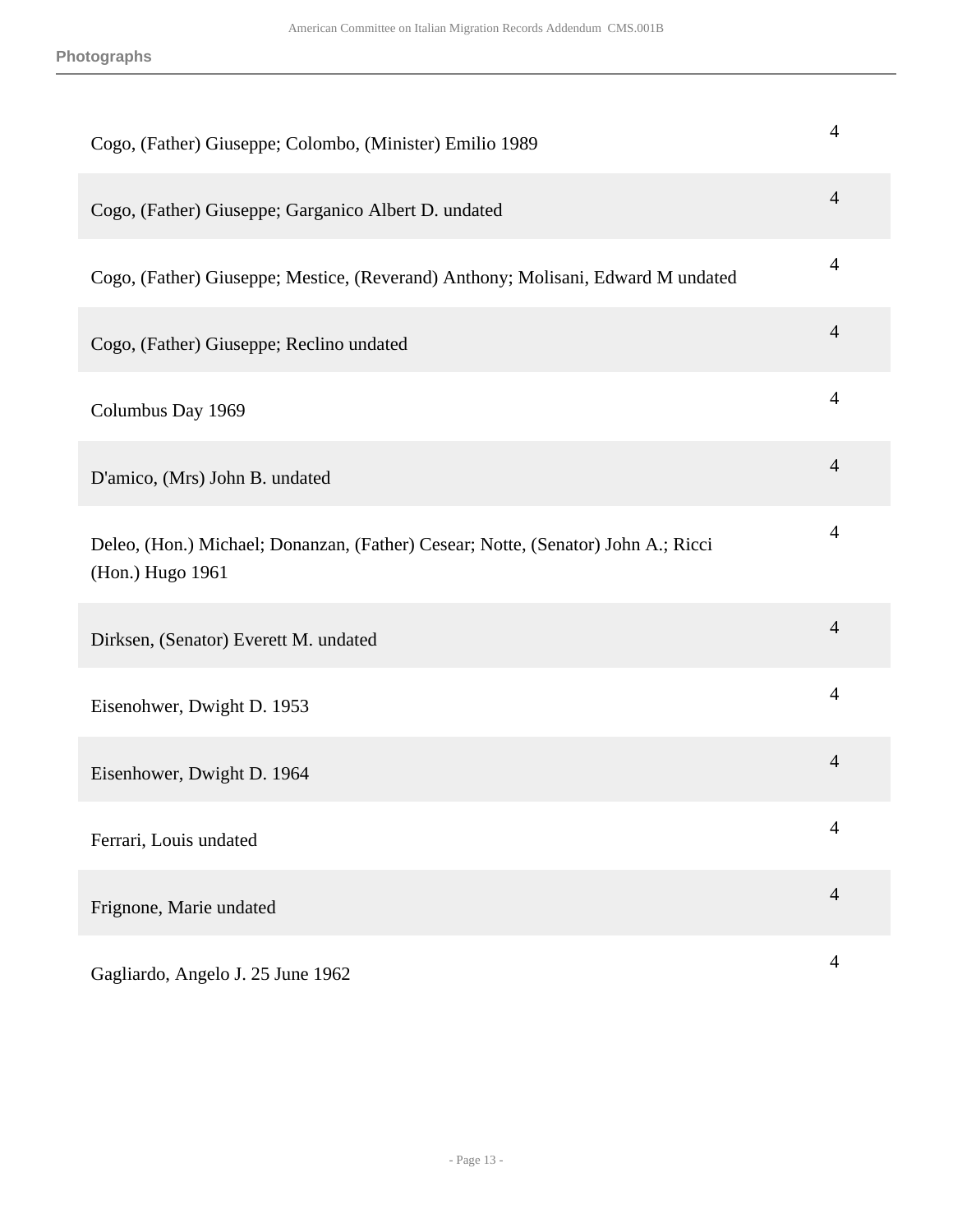| Greenwich Village 1990                | $\overline{4}$ |
|---------------------------------------|----------------|
| Hart, (Senator) Philip A. undated     | $\overline{4}$ |
| Ives, (Senator) Irving M. undated     | $\overline{4}$ |
| Keating, (Senator) Kenneth B. undated | $\overline{4}$ |
| L'Episcopi, (Mrs.) Charles undated    | $\overline{4}$ |
| Maloney, Andrew P. undated            | $\overline{4}$ |
| Marchisio, (Judge) Juvenal undated    | $\overline{4}$ |
| Marfuggi, Philip H. undated           | $\overline{4}$ |
| Monaco, (Father) Vincent undated      | $\overline{4}$ |
| New Haven 1972                        | $\overline{4}$ |
| Nixon, Richard 1971                   | $\overline{4}$ |
| Notte, (Senator) John A. 1961         | $\overline{4}$ |
| Ossola, Betty V. undated              | $\overline{4}$ |
| Pastore, (Senator) John O. undated    | $\overline{4}$ |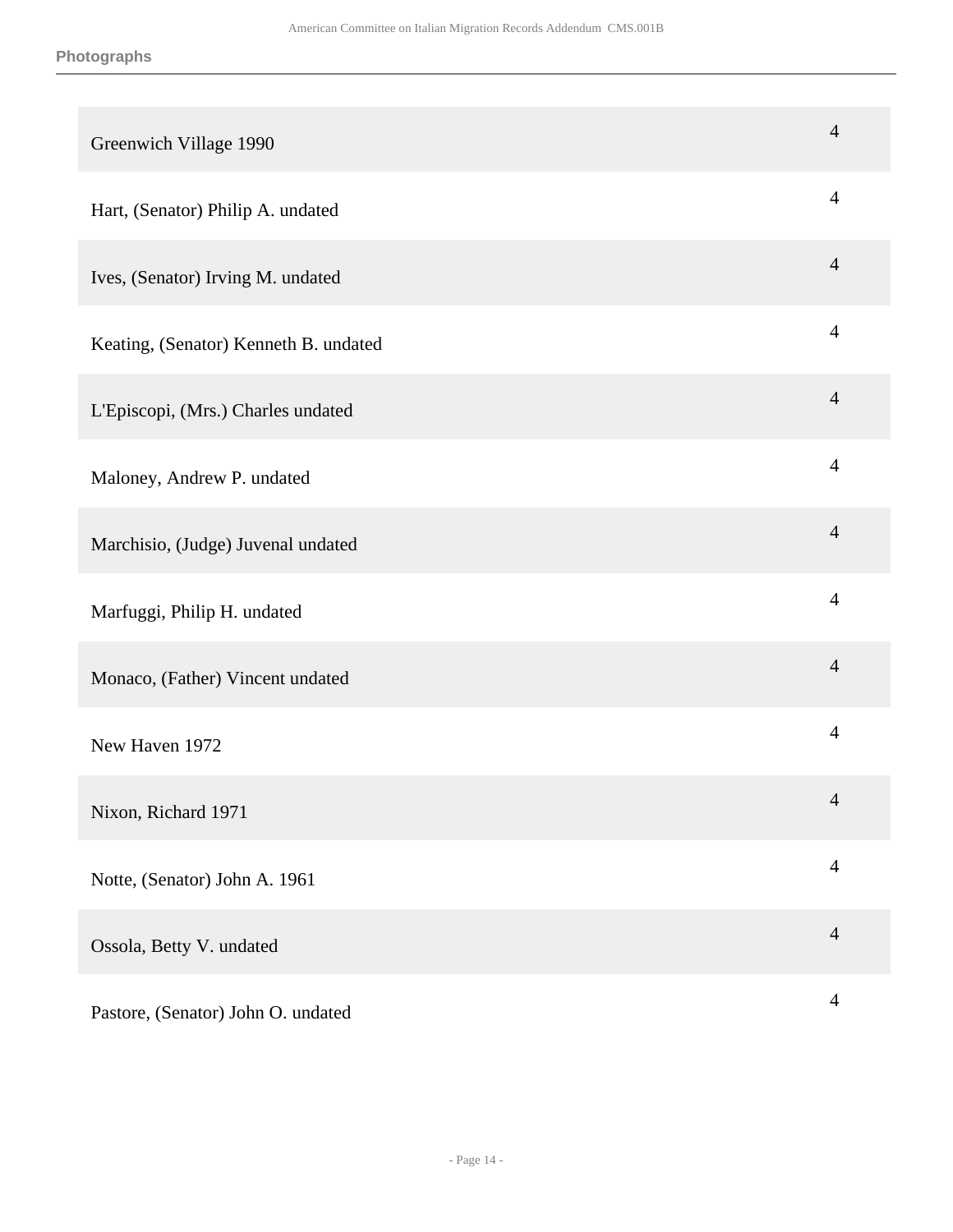|                                                            | <b>Box</b>     | Photograph     |
|------------------------------------------------------------|----------------|----------------|
| Paul VI 1976                                               | $\overline{4}$ | $1-3$          |
|                                                            |                | <b>Box</b>     |
| Pittoni, Mario undated                                     |                | $\overline{4}$ |
| Rapone, James V. undated                                   |                | $\overline{4}$ |
| Pinaldi, Dominic undated                                   |                | $\overline{4}$ |
| Rome 1961                                                  |                | $\overline{4}$ |
|                                                            | <b>Box</b>     | Photograph     |
| Rome 1982                                                  | $\overline{4}$ | $1 - 3$        |
|                                                            |                | <b>Box</b>     |
| San Remo 1986                                              |                | $\overline{4}$ |
| Symington, (Senator) Stuart undated                        |                | $\overline{4}$ |
| Ventura, (Reverand) Gennaro J. 28 August 1962              |                | $\overline{4}$ |
| Venza, (Dr.) J.R. undated                                  |                | $\overline{4}$ |
| Volpe, (Governor) John A.; Donazan, (Father) Cesar undated |                | $\overline{4}$ |
| Walter, (Representative) Francis E. undated                |                | $\overline{4}$ |
|                                                            | <b>Box</b>     | Photograph     |